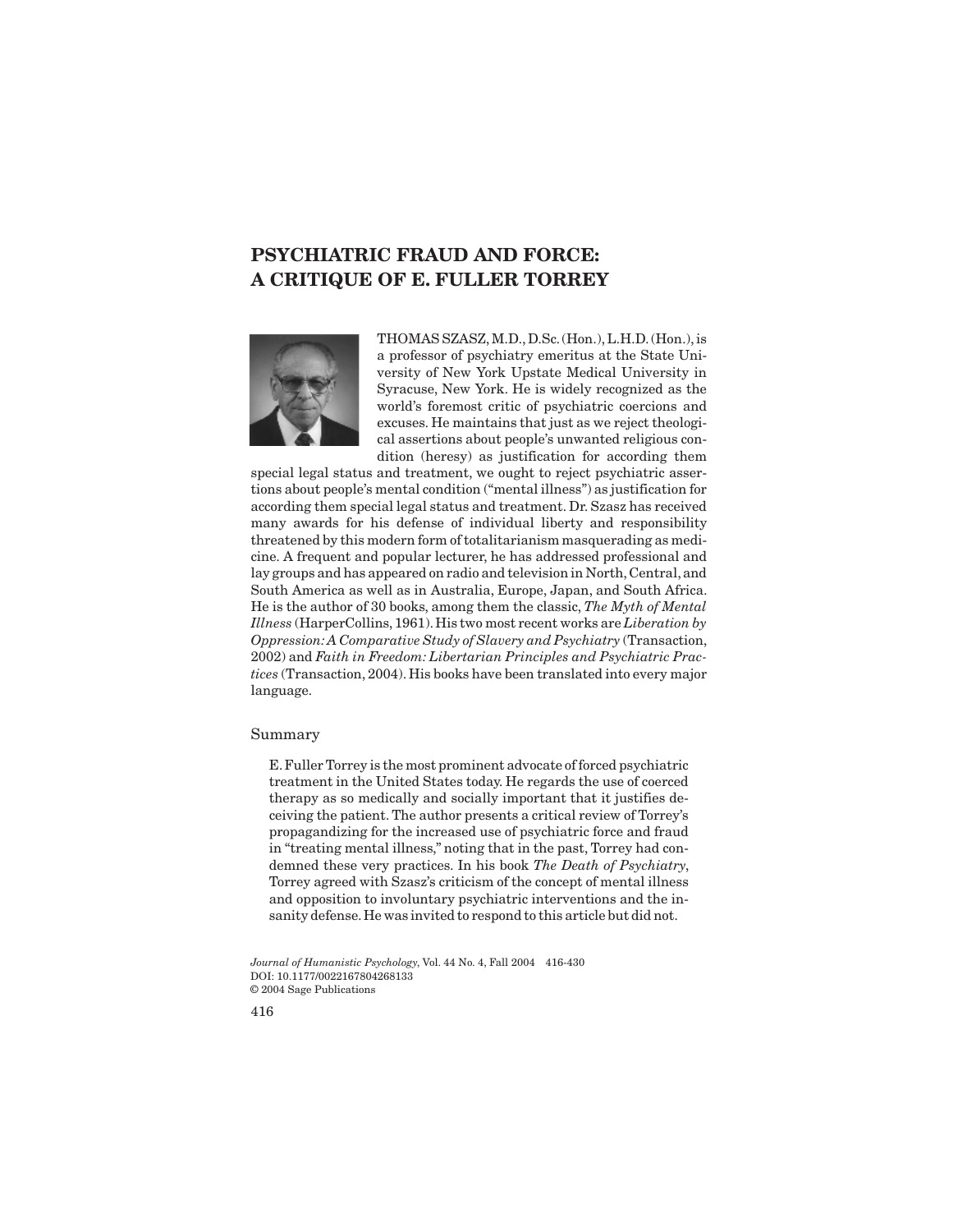## *Keywords: E. Fuller Torrey; Thomas Szasz; myth of mental illness; involuntary mental hospitalization; schizophrenia*

E. Fuller Torrey (1937- ) is the most prominent advocate of forced psychiatric treatment in the United States today. He views this goal as so lofty that he boasts of using fraud to achieve it (Mencimer, 1998).

Torrey did not always extol psychiatric fraud and force. Until at least 1974, he agreed with my view that "mental illness" is a myth and shared my objections to involuntary psychiatric interventions and the insanity defense.

In his book *The Death of Psychiatry*, Torrey (1974) reprised every one of my criticisms of psychiatry—from my assertion that mental illness is a myth to my contentions that mental hospitals are prisons, that the insanity defense ought to abolished, and that suicide is a basic human right—often with the same arguments and the same language that I use.If imitation is the highest form of flattery, then Torrey was paying me a great compliment indeed. Here are some illustrative excerpts:

"Diseases are something we have, behavior is something we do." On this premise, Torrey develops his theory that the vast majority of people whom we call "mentally ill" have problems of living rather than physical disabilities.They are not "sick"and therefore must not be "warehoused" and "treated" on the basis of a medical model. (Torrey, 1974, dust jacket)

A mental "disease" is said to be a "disease" of the mind. . . . But a "mind" is not a thing and so technically it cannot have a disease.... At this point, disciples of the medical model may answer: "What we really mean, of course, by mental 'disease' is brain disease. We mean that the structure and function of the brain are impaired.' Brain disease, in this line of thought, is like kidney, liver, or thyroid disease. It is the impairment of structure or function of an organ. And by talking about brain disease, we are not in danger of creating another mysterious organ called the mind. In fact, there are many known diseases of the brain. . . . Tumors, multiple sclerosis, meningitis, and neurosyphilis are some examples. But these diseases are considered to be in the province of neurology rather than of psychiatry.... None of the conditions that we now call mental "diseases"have any known structural or functional changes in the brain. . . . This is true not only for conditions with labels like "explosive personality" and "paranoid personality," but also for the behavior we categorize as "schizophrenia." (Torrey, 1974, pp. 36, 38-39, *italics added*) [Note that Torrey goes out of his way to include schizophrenia among the alleged dis-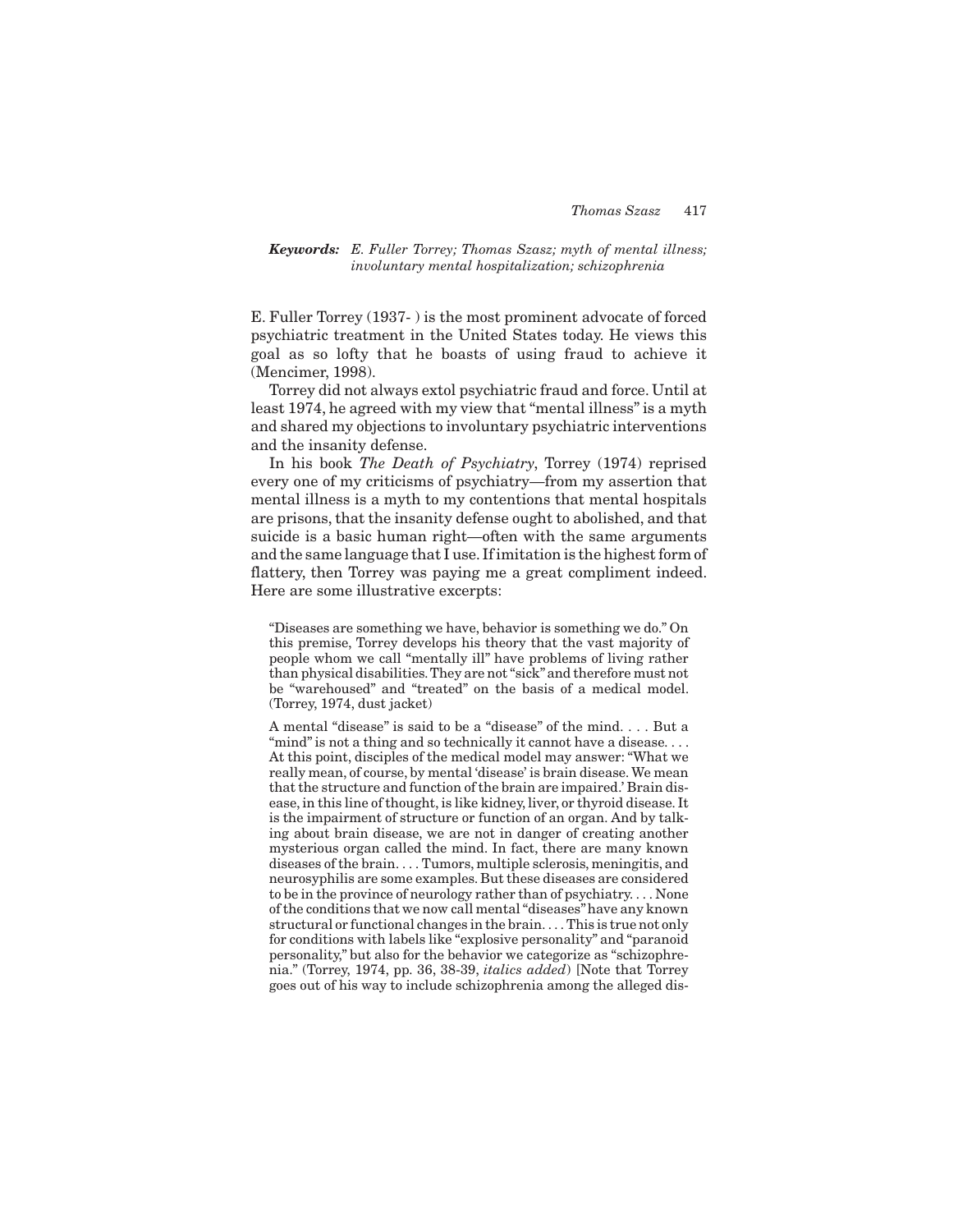eases not identifiable by structural or functional changes in the brain.]

"Doctors" who are not doctors, and "hospitals" which are not hospitals comprise the world of psychiatry.... Mental "hospitals" are not only like prisons—they are much worse.... Another fallacy about mental "hospitals" which is frequently used to justify them is that they protect society from large numbers of "dangerous mental patients." In fact, the number of individuals in these "hospitals" who can be considered as dangerous is infinitesimal. (Torrey, 1974, pp. 56, 69, 75)

We abide by the tenet that it is not justified to lock up people for something they might do, for this is an infringement on our freedom. But not so with mental "patients." They are kept for indeterminate, and often interminable, periods for what they might do.. One might ask why the myth of their dangerousness persists and why we apparently feel a strong compulsion to lock them up.The answer would necessitate a book in itself. Probably much of it, however, revolves around our need to scapegoat another group (in this case, mental "patients"). . . . As Szasz points out, a drunken driver is infinitely more dangerous to others than is a "paranoid schizophrenic," yet we allow most of the former to remain free while we incarcerate most of the latter.... Involuntary confinement of "mental patients" is the rule, not the exception. . . . It should not be possible to confine people against their will in mental "hospitals." If people are held to be universally responsible, then the rationale for such confinement ceases to exist. . . . This implies that people have a right to kill themselves. (Torrey, 1974, pp. 76, 89, 85, 180)

Usually when a person says he wants to kill himself, we just label him as mentally "ill," therefore not responsible, therefore a candidate for the locked mental "ward" until he changes his mind. . . . Regarding a person who is adjudged to be "dangerous to others," such a person should be dealt with in a judicial rather than a medical manner. (Torrey, 1974, pp. 180, 181)

When the concept of nonresponsibility is rejected outright, then people who [*sic*] we have called mentally "ill" are given back some of their dignity.... Furthermore, there would be no such thing as depriving a person of his right to stand trial. Everyone would retain this civil liberty as guaranteed by the Constitution and it could not be usurped by a psychiatrist or a judge. (Torrey, 1974, p. 179)

Another element which further muddles the scene is the way in which the term "schizophrenia" has come to be used, especially in the United States and the Soviet Union. Some professionals will label as "schizophrenic"virtually anyone who looks crosseyed or wears different colored socks. . . . The term "schizophrenic" will wither away to the shelves of museums, looked back upon as an historical curiosity along with the crank telephone. (p. 160)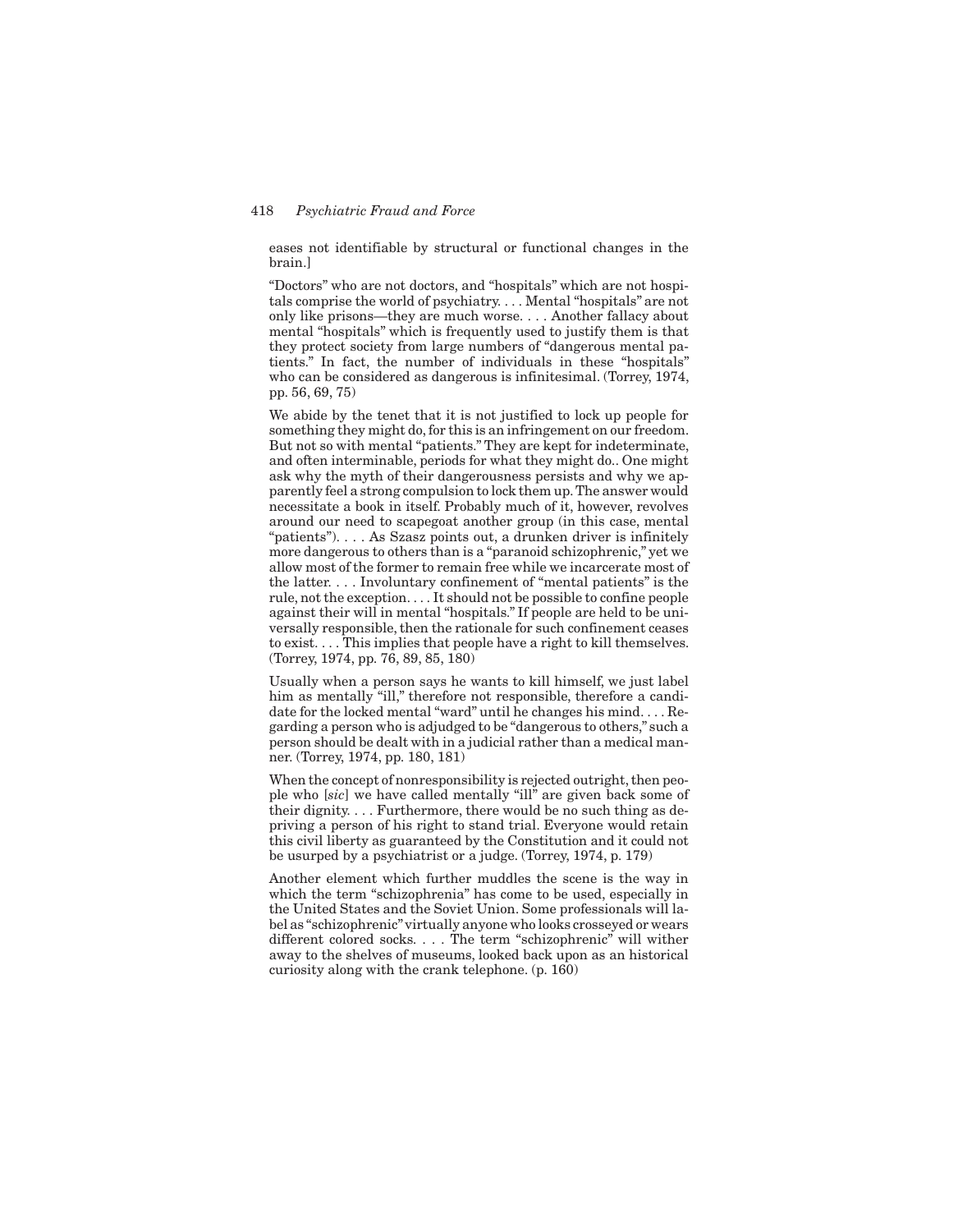Until we have more precise indicators, it is best that we err on the side of labeling too few, rather than too many, as brain diseased. In other words, a person should be assumed not to have a brain disease until proven otherwise.... This is exactly the opposite of what we do now as we blithely label everyone who behaves a little oddly "schizophrenic." Human dignity rather demands that people be assumed to be in control of their behavior and not brain diseased unless there is strong evidence to the contrary. (p. 161)

[Chapter title and subhead:] Mental "Disease" as Preventable: The Road to Psychiatric Fascism; The Psychiatrization of Social Problems. (Torrey, 1974, pp. 97, 104)

If behavioral scientists come into the courtroom at all, they should come clearly labeled as a witness for either the defense or the prosecution. Such a scheme has been previously suggested by Szasz. . . . When psychiatrists go out into the community, they inevitably follow the road to psychiatric fascism. (pp. 183, 187)

Medicine is adequate for understanding human tissues but we need a model for understanding human issues. The major threats to our existence are no longer intracellular and intercellular but rather intrapersonal and interpersonal. We are the generation of Auschwitz. (Torrey, 1974, p. 200)

When *The Death of Psychiatry* was ready for publication, Torrey asked me to write a blurb for it, which I did. I wrote,

Dr. Torrey presents a reasoned review of the mythology of "mental illness" and the persecutory practices of psychiatry. . . . His work should help to make psychiatric barbarities couched in the idiom and imagery of medical care morally more distasteful and hence politically less useful. I commend his courage and recommend his book. (Szasz in Torrey, 1974, back cover)

When the book was published, Torrey presented me with an inscribed copy. The inscription reads, "To Tom, with many thanks for saying nice things about the book. If it has 1/10th the effect which your books have had, I shall be happy. Fuller."

*The Death of Psychiatry* was not Torrey's first foray into the field of psychiatric criticism. In 1972, he published a book titled *The Mind Game: Witchdoctors and Psychiatrists*. His thesis in *The Mind Game* was also not novel. One of the chapters in my book,*The Manufacture of Madness*, originally published in 1970, is titled "The Witch as Healer." In the preface to *The Mind Game*, Torrey (1972) wrote,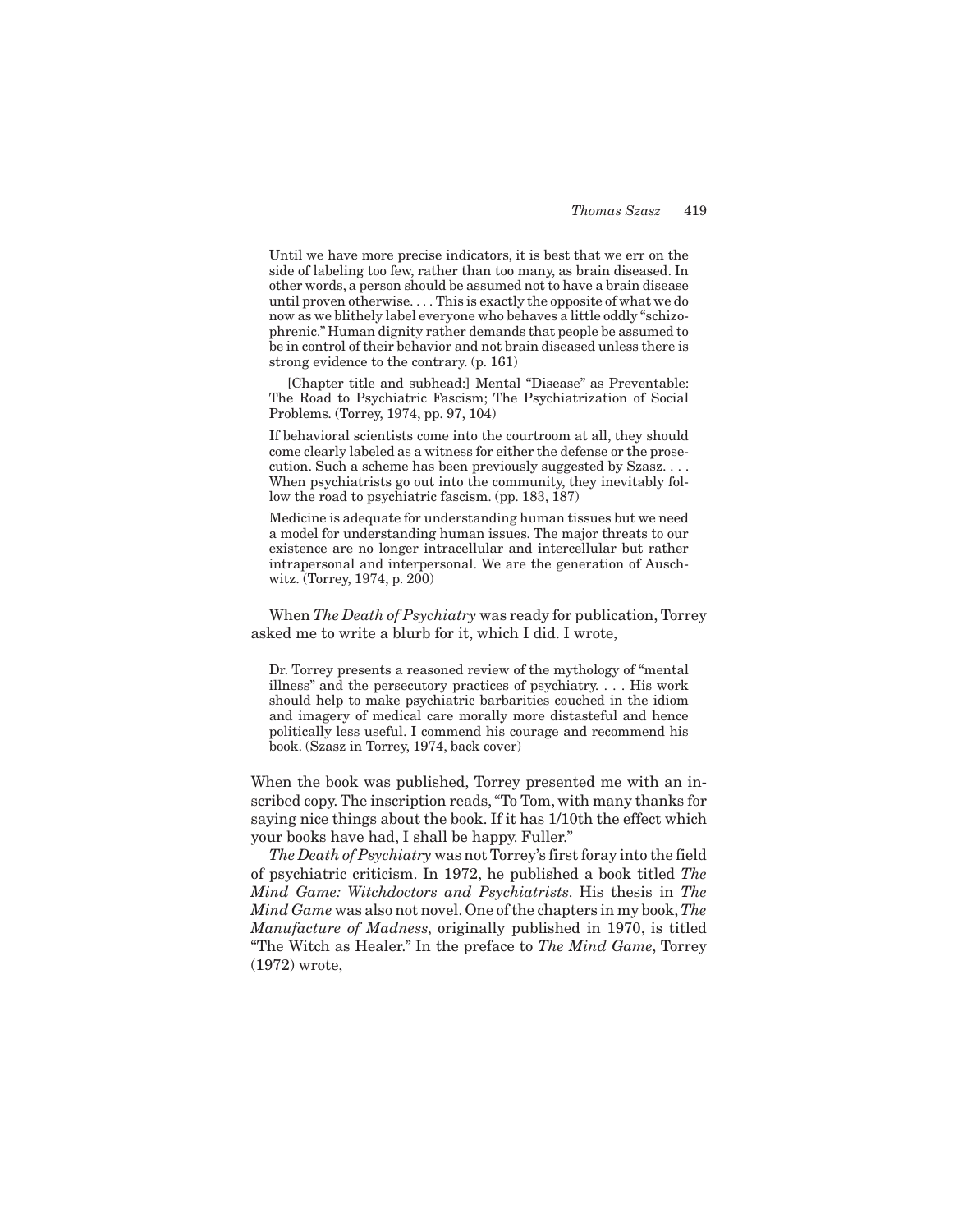Too often added years seem only to bring the encrustations of time, obtunding self-criticism and impelling self-justification. Perhaps it is only from the vantage point of the nest's edge that the relationship of witchdoctors and psychiatrists can be clearly seen. (p. xiii)

\*\*\*

Since 1974, when *The Death of Psychiatry* was published, neither psychiatry nor my views about it have changed much. My conviction about the metaphorical character of "mental illness" has only deepened, and my opposition to the insanity defense, civil commitment, and the other tools by which psychiatric slavery is practiced has only intensified. What has changed is Torrey's views about these subjects and about me. The principles and practices the old Torrey condemned, the new Torrey recommends. The old Torrey admired me and agreed with my views. The new Torrey has contempt for me and ridicules my views:

It has been a quarter of a century since Thomas Szasz began entertaining us with his theories of "mental illness" as a myth and why mental hospitals should be emptied. . . . He continues to repeat the same ideas, long ago dismissed by professionals.... Thomas Szasz is an anachronism, the Studebaker of American psychiatry. . . . [He] is wrong in the essentials he has been declaiming over the years. . . . As for Szasz's exhortation to empty the mental hospitals and break the bonds of what he calls "psychiatric slavery," that has been tried, with sadly predictable consequences.... Szasz's theories have guaranteed these people an endless cycle of rehospitalizations and inhumane living conditions.... Another myth about Thomas Szasz, then, is that he has any idea what he is talking about.... [His writings] will be remembered as interesting reflections of the 1960s, much as phrenology reflects an earlier era. (Torrey, 1986a, p. 98)

I did not advocate "empty[ing] the mental hospitals," that is, forcibly evicting persons from the only "home" they had. I advocated abolishing civil commitment and the insanity defense, a policy that would abolish, not augment, the use of coercion in psychiatry.

"Szasz's theories have guaranteed these people an endless cycle of rehospitalizations and inhumane living conditions": What Torrey (1986a, p. 98) calls "rehospitalization" is his term for serial civil commitment, a policy Torrey knows I oppose. He also knows that I am not now and have never have been in the business of "guaranteeing" people "living conditions," humane or inhumane.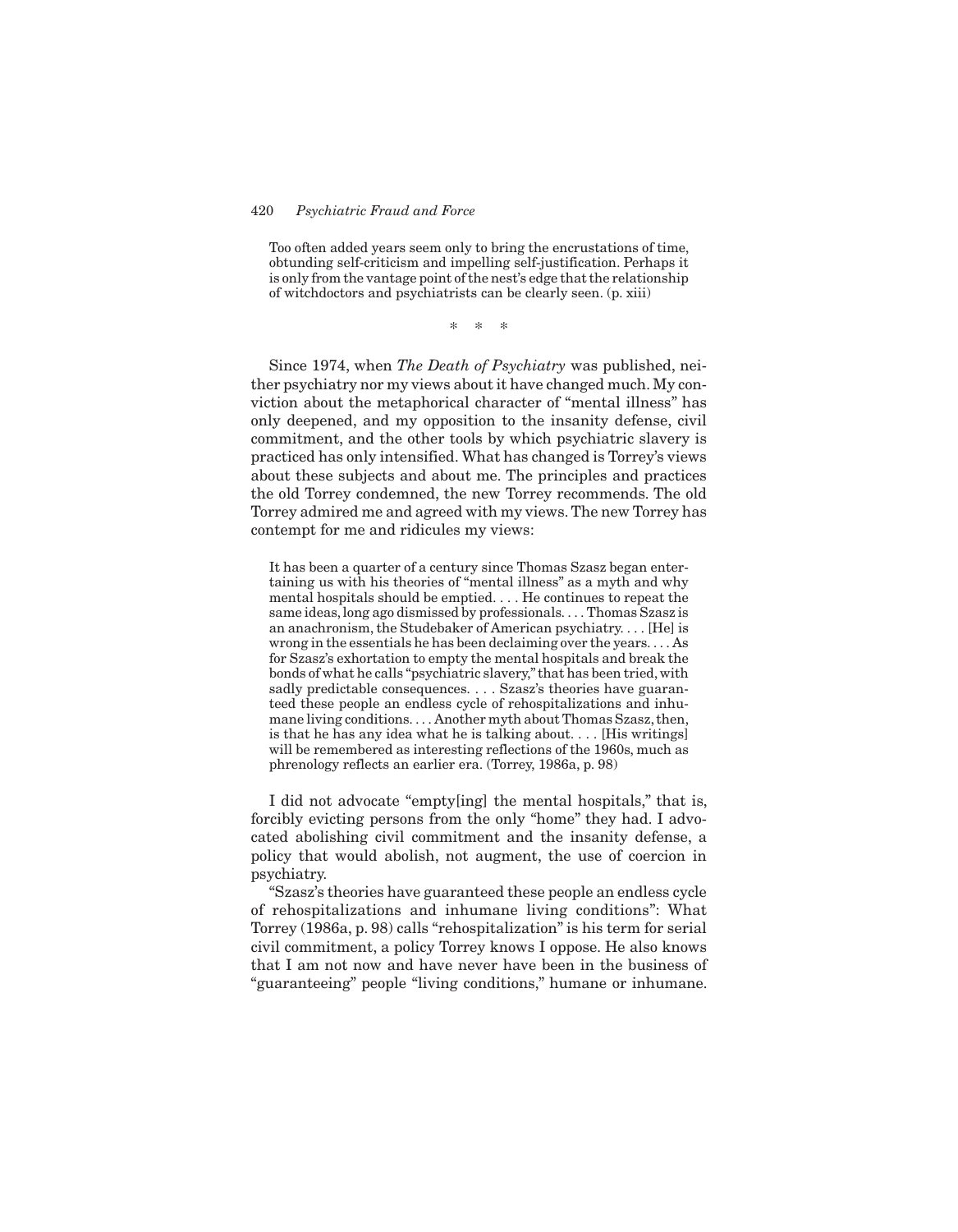As for Torrey's claim that "it certainly is clear now that serious mental illnesses are not myths [but brain diseases]" (p. 98), that is clear only to those who, a priori, believe it.

It is important to keep in mind that the claim that (serious) mental illnesses are brain diseases does not rest on recent discoveries. Instead, that belief was intrinsic to psychiatry from its very beginnings as a medical specialty in the 19th century: It forms the basic premise of the classification of psychiatry as a branch of medicine and the requirement of an M.D. degree for training and certification in psychiatry. It is also the basic premise of the legal justification for incarcerating innocent people in "hospitals" for "treatment" and for acquitting guilty people of crimes because of "mental illness." Psychiatrists as well as lawyers have always viewed mental diseases as brain diseases.

The new Torrey (1986b) declares, "In the last decade research evidence has become overwhelming that these [schizophrenia and manic-depressive psychosis] are indeed brain diseases, just as multiple sclerosis, Parkinson's disease, and Alzheimer's disease are brain diseases" (p. 10A). However, this claim has nothing to do with new discoveries. Emil Kraepelin took for granted that dementia praecox and manic depression were brain diseases. The American Psychiatric Association, the American Medical Association, the American Bar Association, and the American media all maintain that these are brain diseases.Torrey proclaims the same belief yet considers himself a critic of psychiatry,an image the media confirm, praising him for "think[ing] outside the box" (Carlson, 2001, p. C1).

Patients with Alzheimer's disease differ from patients with multiple sclerosis and Parkinson's disease in one very important respect. Alzheimer's disease causes dementia. The person who suffers from it becomes mentally disabled, unable to care for himself, much as an infant is unable to care for himself. If such a person is wealthy and has relatives willing to care for him or hire help to do so, then, like President Reagan, he is cared for at home. If he is poor and his family cannot care for him, then he is confined in a nursing home. Properly speaking, his status is as neither voluntary nor involuntary patient: Typically, he is unable to understand where he is or to protest against his care. In contrast, the person who suffers from multiple sclerosis and Parkinsonism is, unless the illness is far advanced, alert and legally competent. If his illness is debili-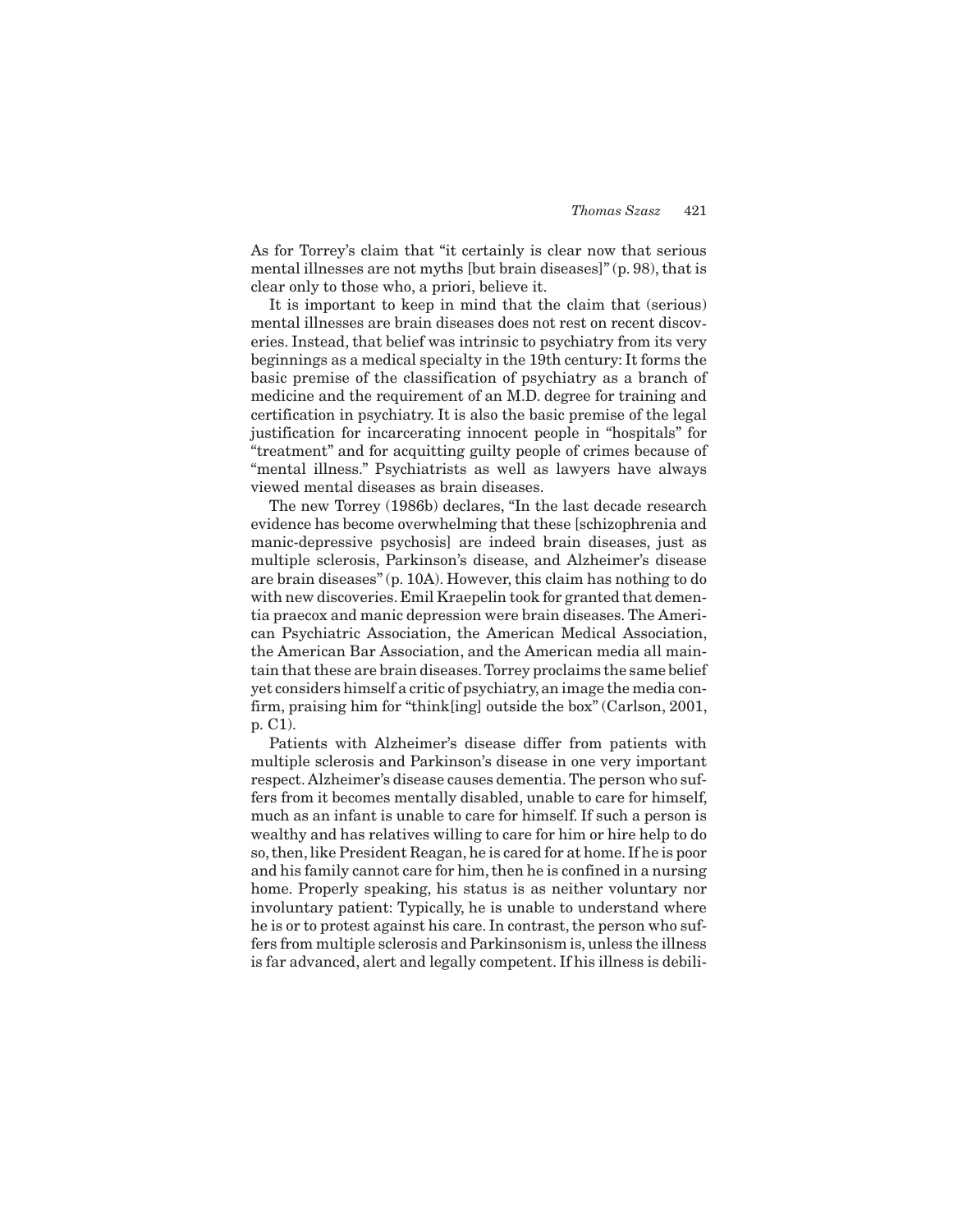tating, he is hospitalized in a medical hospital and is cared for by neurologists. He is free to accept or reject medical treatment.

That is not what Torrey advocates for patients whom he categorizes as "severely mentally ill": He advocates deceiving them and compelling them to be drugged with chemicals he deems good for them. In short, he talks medicine but practices fraud and force and is proud of it. *The Washington Post* staff writer Peter Carlson (2001) explained,

In recent years, Torrey has emerged as America's most prominent spokesman for the idea that the government should compel the insane to take the antipsychotic drugs that can relieve their illness. A million Americans who suffer from schizophrenia or manicdepressive illness are homeless, and thousands commit violent crimes, Torrey says, because they don't take the drugs that could relieve their delusions and hallucinations. They don't know they're sick. . . . Torrey says that he not only preaches forced treatment, he has practiced it. He tells the story of a homeless schizophrenic he treated in a Washington women's shelter in 1984. Hearing voices [and so forth] . . . she refused Torrey's offer of anti-psychotic drugs but asked him if he had any pills for her sinus problems. He gave her antipsychotic pills and told her they were sinus medicine. His subterfuge violated the code of medical ethics, he admits. . . . "I substantially improved the quality of her life and got her into a house," he says. (p. C1)

Torrey's "saving" this woman surreptitiously and against her will from hearing voices reminds one of the practice, legitimized by law as recently as the 19th century, of zealous Christian servants in Jewish households surreptitiously baptizing children to save them from going to hell. The story of a famous such case is masterfully recounted in *The Kidnapping of Edgardo Mortara*,by David I. Kertzer (1997). We should also remember that the users of psychiatric fraud and force always insisted that their methods were ethical, noble, and therapeutic. This was the case with mechanical straitjackets in the past and is the case with chemical straitjackets now (Szasz, 1957).

Torrey is looking for viruses that cause "mental illness." But what he finds are not viruses but people who, he claims, need his help. From another newspaper report, we learn,

A few years ago, Torrey met a 19-year-old woman who had been dashing through National Airport on her way back to college when she had encountered a straggly looking woman . . . [who, she real-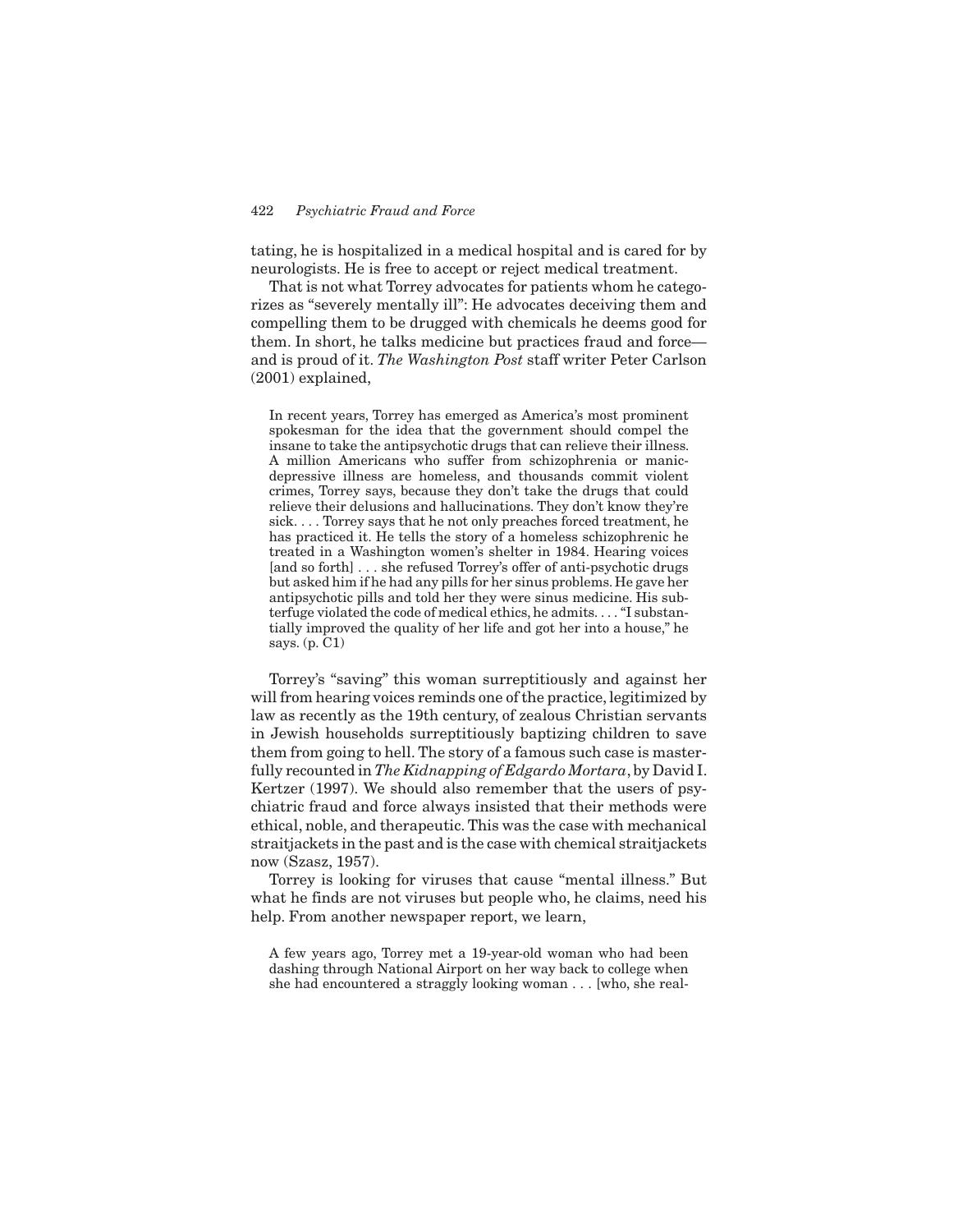#### *Thomas Szasz* 423

ized] was her mother. . . . Her daughter tried to get the woman into a hospital for treatment,but she resisted,and a Virginia judge refused to commit her against her will on the grounds that she wasn't dangerous....Torrey went back with the woman's daughter and lied to the judge, describing her mother as a dangerous, violent woman who had threatened to hurt people. The judge institutionalized her. . . . Along with bullshitting judges to get people committed to psychiatric hospitals, he has publicly admitted to having medicated people against their will. He supports laws that would make it easier to get people committed to mental hospitals, and he has advocated forcing the seriously mentally ill to take antipsychotic medications as a condition of receiving federal disability benefits and other payments. And he has argued that mentally ill people at risk of becoming violent should be forced to take medication as a condition of living outside of a hospital. (Mencimer, 1998)

If Torrey is as deceitful and disrespectful of the truth in his role as physician to poor, homeless people as he says he is, why should we assume that he is any more honest in his role as brain scientist? In his zeal to save sick minds, Torrey reminds one of the legendary Florentine priest, Girolamo Savanarola (1452-1489), so zealous to save sinful souls that he was said to be holier than the church.

 $*$ 

What are we to think of a profession whose members openly acknowledge that they lie to patients and even boast about it? Torrey (1997) writes,

It would probably be difficult to find any American psychiatrist working with the mentally ill who has not, at a minimum, exaggerated the dangerousness of a mentally ill person's behavior to obtain a judicial order for commitment of someone in need of care.(p.152)

The National Alliance for the Mentally Ill (NAMI), a group with which Torrey is closely allied, also endorses "therapeutic prevarication." The following is an excerpt from a NAMI Web site:

Sometime, during the course of your loved one's illness, you may need the police. By preparing now, before you need help, you can make the day you need help go much more smoothly. . . . It is often difficult to get 911 to respond to your calls if you need someone to come & take your [mentally ill] relation to a hospital emergency room (ER). They may not believe that you really need help. And if they do send the police, the police are often reluctant to take some-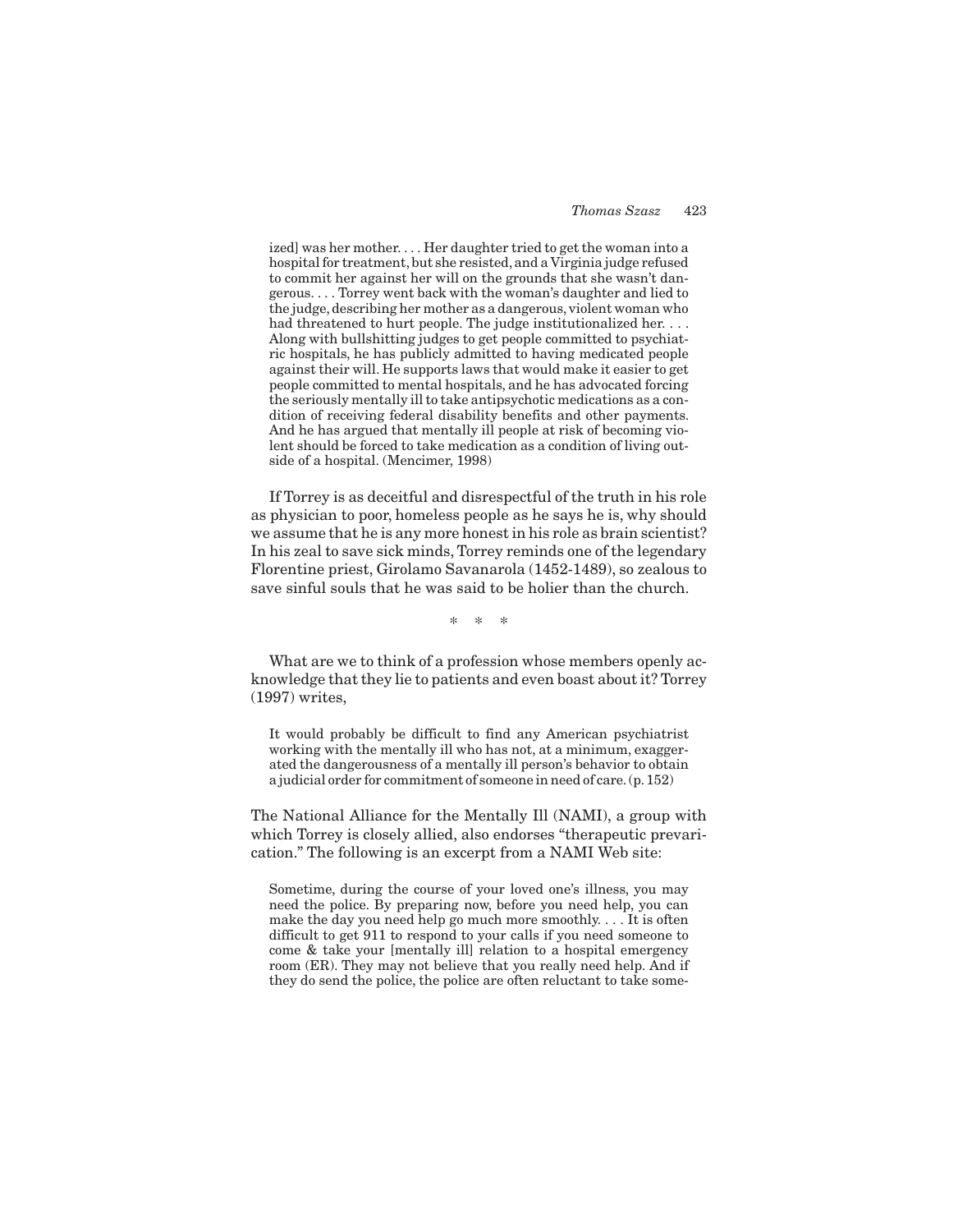one for involuntary commitment. . . . When calling 911, the best way to get quick action is to say, "Violent EDP," or "Suicidal EDP." EDP stands for Emotionally Disturbed Person. This shows the operator that you know what you're talking about. Describe the danger very specifically. "He's a danger to himself" is not as good as "This morning my son said he was going to jump off the roof." . . . Also, give past history of violence. This is especially important if the person is not acting up.... When the police come, they need compelling evidence that the person is a danger to self or others before they can involuntarily take him or her to the ER for evaluation. . . . Realize that you & the cops are at cross purposes. You want them to take someone to the hospital. They don't want to do it.... Say, "Officer, I understand your reluctance. Let me spell out for you the problems & the danger.... *While AMI/FAMI [Alliance for the Mentally Ill / Friends and Advocates of the Mentally Ill] is not suggesting you do this, the fact is that some families have learned to "turn over the furniture" before calling the police*. . . . If the police see furniture disturbed, they will usually conclude that the person is imminently dangerous.... THANK YOU FOR YOUR SUPPORT WHICH MADE IT POSSIBLE FOR US TO PROVIDE THIS INFORMATION TO THOSE WHO COULD BEN-EFIT FROM IT. (Jaffe, 2000, *italics added*)

Filing a false report with the police is a felony. The Eighth Commandment states, "Thou shalt not bear false witness."

Advocates of psychiatric coercion admire Torrey's love affair with forced psychiatric treatment. In an adulatory essay in the *New York Times Magazine*, Michael Winerip (1998) dubbed Torrey "schizophrenia's most zealous foe" and wrote,

In 1996, he [Torrey] was invited to debate Szasz, author of "The Myth of Mental Illness." The debate was surreal. There was no common ground; it was as if the two men came from different centuries....I wondered why Torrey had bothered. "I have this idea," said Torrey recently, "that I can get him to admit there is mental illness— I almost got him at the end of the debate." (pp. 26-29)

Savanarola tried to "get" heretics to "admit" the truth of his lies.

Winerip interviewed neither me nor Professor Richard E. Vatz, who invited Torrey and me for the debate at Towson University in Maryland and moderated the event. In a letter to the *New York Times*, Vatz (1998) protested Winerip's mischaracterization:

As the moderator of the E. Fuller Torrey–Thomas Szasz debate at Towson University, I must strongly object to Michael Winerip's depiction of the debate as "surreal"and of Szasz as "once influential." Szasz is the most quoted and respected critic of psychiatry. . . . It is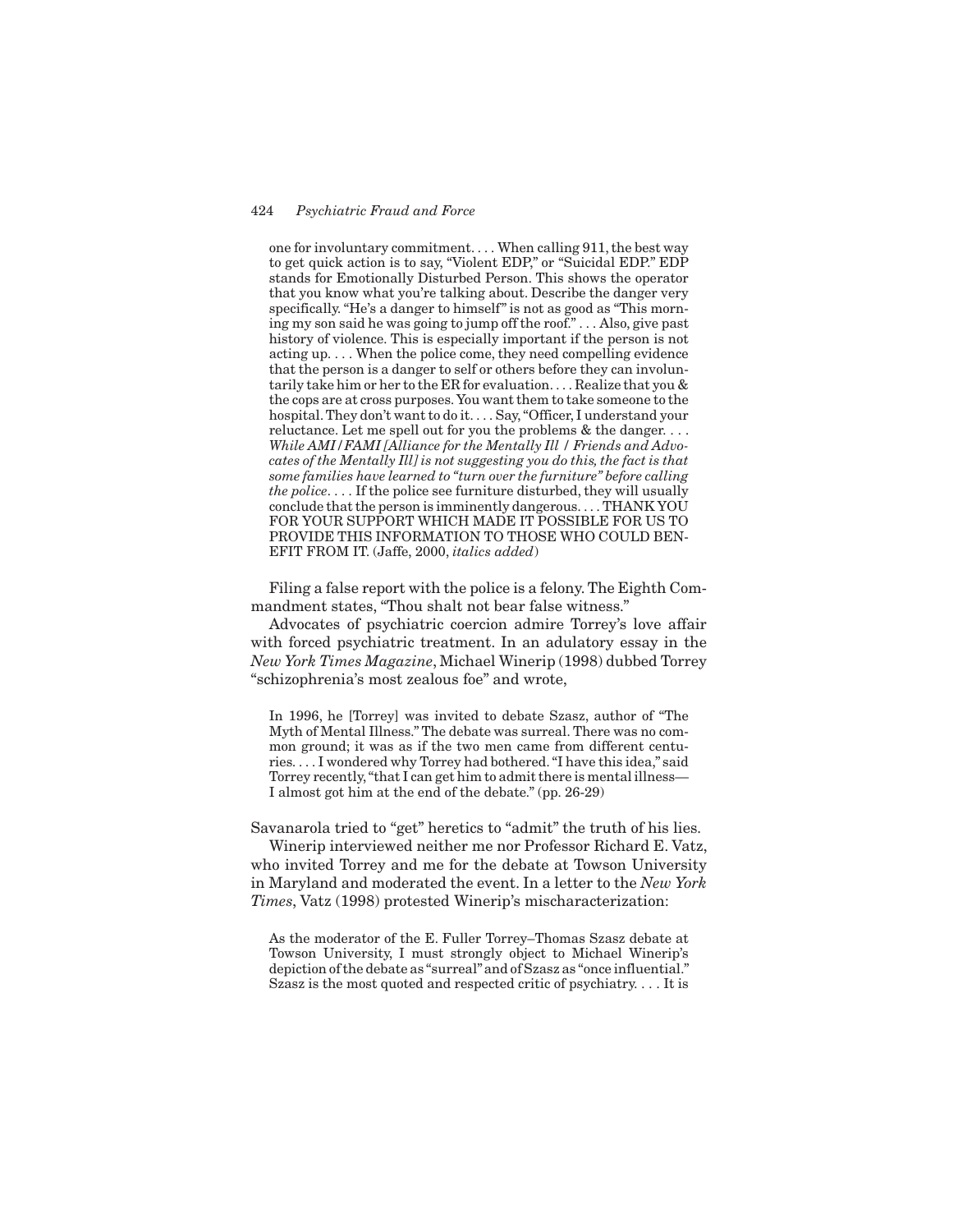frustrating, indeed, to see ...a writer more intent on sending an ode to the subject of his piece, E. Fuller Torrey, than providing even a modicum of substantive analysis. (p. 16)

Substantive analysis of what counts as a "mental illness" is the last thing the American people want to hear, and the media oblige them.

Because Torrey lacks neuropathological credentials or accomplishments, how does he establish his neuroscientific bona fides? By surrounding himself with the paraphernalia of brain research, by giving grants to brain researchers, and by making frequent references to his sister as a schizophrenia patient since her teens in the 1950s:

[Torrey] has lots of brains. They arrive at the rate of about one a week, packed in dry ice and FedExed to him by coroners around the country . . . he and some colleagues are . . . investigating Torrey's controversial hypothesis that schizophrenia might be caused by a viral infection, possibly an infection spread by cats....Within his profession, though, he has been widely attacked as a dissident, a gadfly, a troublemaker. But then something happened: A wealthy couple with a mentally ill son put their fortune behind Torrey's efforts. Now, Torrey runs a foundation that distributes more than \$20 million a year, which makes the aging gadfly second only to the federal government as a source of grant money for the study of schizophrenia and manicdepressive illness.... When Torrey was an undergraduate at Princeton in the late 1950s, his mother called him to report that his sister Rhoda, then a high school senior, had begun hallucinating.... Since then, Rhoda has been in and out of mental hospitals for her entire adult life. (Carlson, 2001, p. C1)

Torrey's sister was diagnosed as suffering from schizophrenia more than a decade before he wrote *The Death of Psychiatry*. The old Torrey did not mention her. The new Torrey never loses an opportunity to do so. It seems that being a psychiatrist and having a sister with a "serious mental illness"—or, better, being a mental health professional and having such an "illness"—now enhances one's qualifications as an expert on mental illness as brain disease.

Like pioneer psychiatrists such as Kraepelin and Alzheimer, Torrey regards "serious mental illnesses" as brain diseases. But the similarities end there. Kraepelin and Alzheimer were neuropathologists. They said that certain people in mental hospitals had brain diseases after examining their brains and identifying specific histopathological changes in them. Torrey knows nothing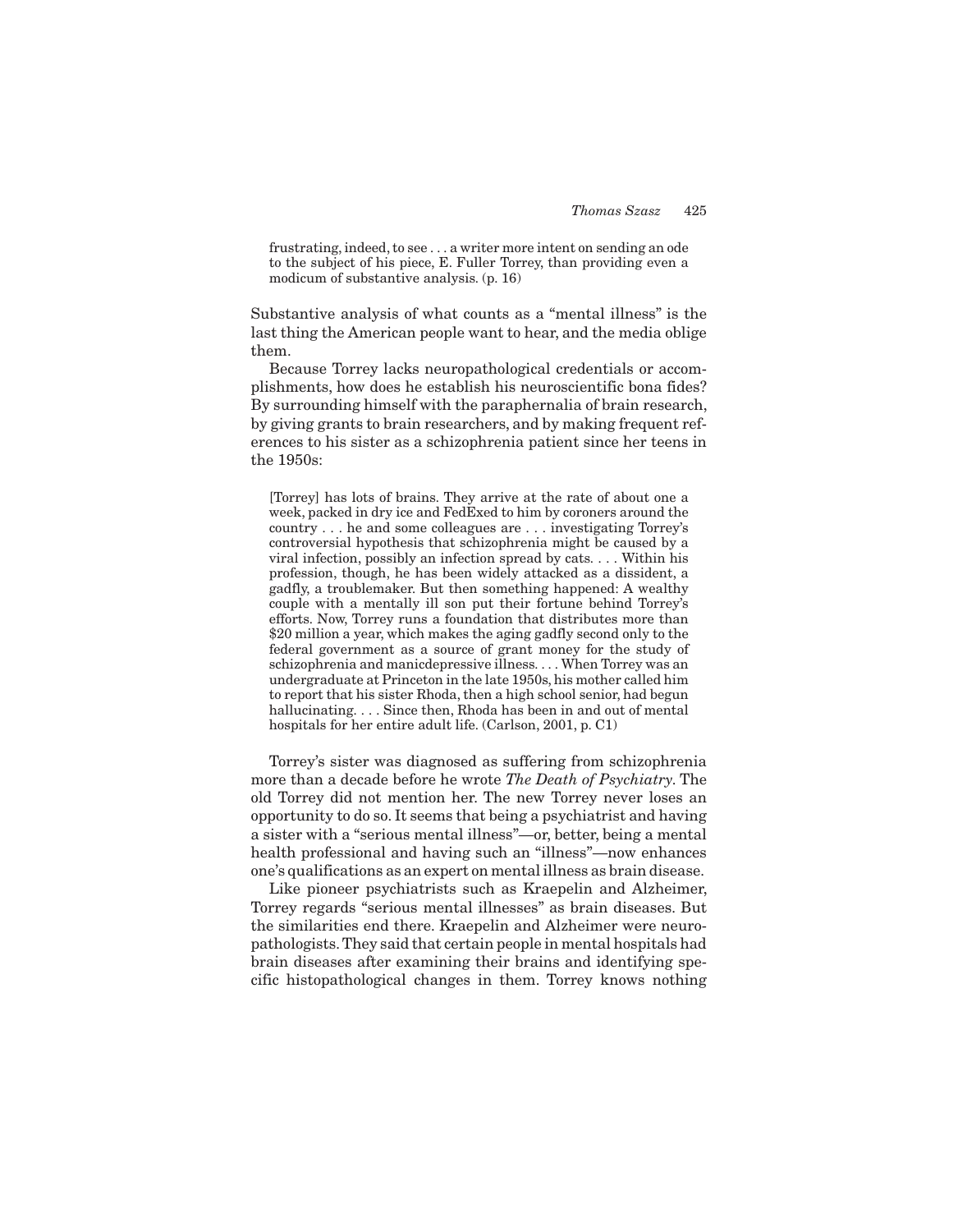about the histopathology of schizophrenia or any other "mental illness." He identifies them as brain diseases because the patients exhibit psychiatrically unwanted behaviors, which he calls "symptoms": "Does schizophrenia change the function of the brain? In a literal sense, the question is tautological because *the symptoms that constitute schizophrenia—delusional thinking, loose associations, and auditory hallucinations, for example—are indicative of brain dysfunction*" (Torrey, Taylor, Gottesman, & Bowler, 1994, p. 116,*italics added*). This is certainly easier than discovering specific histopathological changes in brain tissue.

Emil Kraepelin (1856-1926), writes Hans-Dieter Mennel (n.d.), professor of neuropathology at the University in Marburg, "had concentrated his efforts on histopathology in order to solve the Delphian oracle of psychiatry, i.e., to trace the cause of endogenic psychosis."

The title of Alois Alzheimer's (1864-1915) doctoral dissertation, published in 1904, was *Histopathologische Studien zur Differentialdiagnose der Progressive Paralyse* (Histopathologcal Studies of the Differential Diagnosis of Progressive Paralysis [General Paralysis of the Insane, Paresis]) (Maurer & Maurer, 1998/2003, p. 114). Paresis was manifested by muscular paralysis as well as by "paralysis" of thinking. Hence, it was clearly a disease of the body, suspected to be a late sequel of syphilis. However, this suspicion was confirmed only in 1905, by the discovery—by zoologist Fritz Schaudinn (1871-1906) and dermatologist Erich Hoffmann (1868- 1959)—of the causative organism, which they named *Spirochaeta pallida*, today called *Treponema pallida*. In 1913, the Japanese bacteriologist Hideyo Noguchi identified the organism in the tissues of the central nervous system of patients who died of neurosyphilis.

After the discovery of penicillin and the realization that it was a highly effective agent against syphilis, "psychiatry"—in the telling phrase of Mark Ritchie (n.d.), a psychiatrist at the Louisiana State University School of Medicine—"lost the treatment of syphilis to the physicians." Ritchie's language implies that psychiatrists are not real physicians. It also implies something we know, namely, that once a "mental illness" is firmly identified as a neurological illness, for example, epilepsy, it ceases to be a "mental illness." The conclusion is inescapable that the diseases psychiatrists call "brain diseases" are either obscure illnesses whose neurological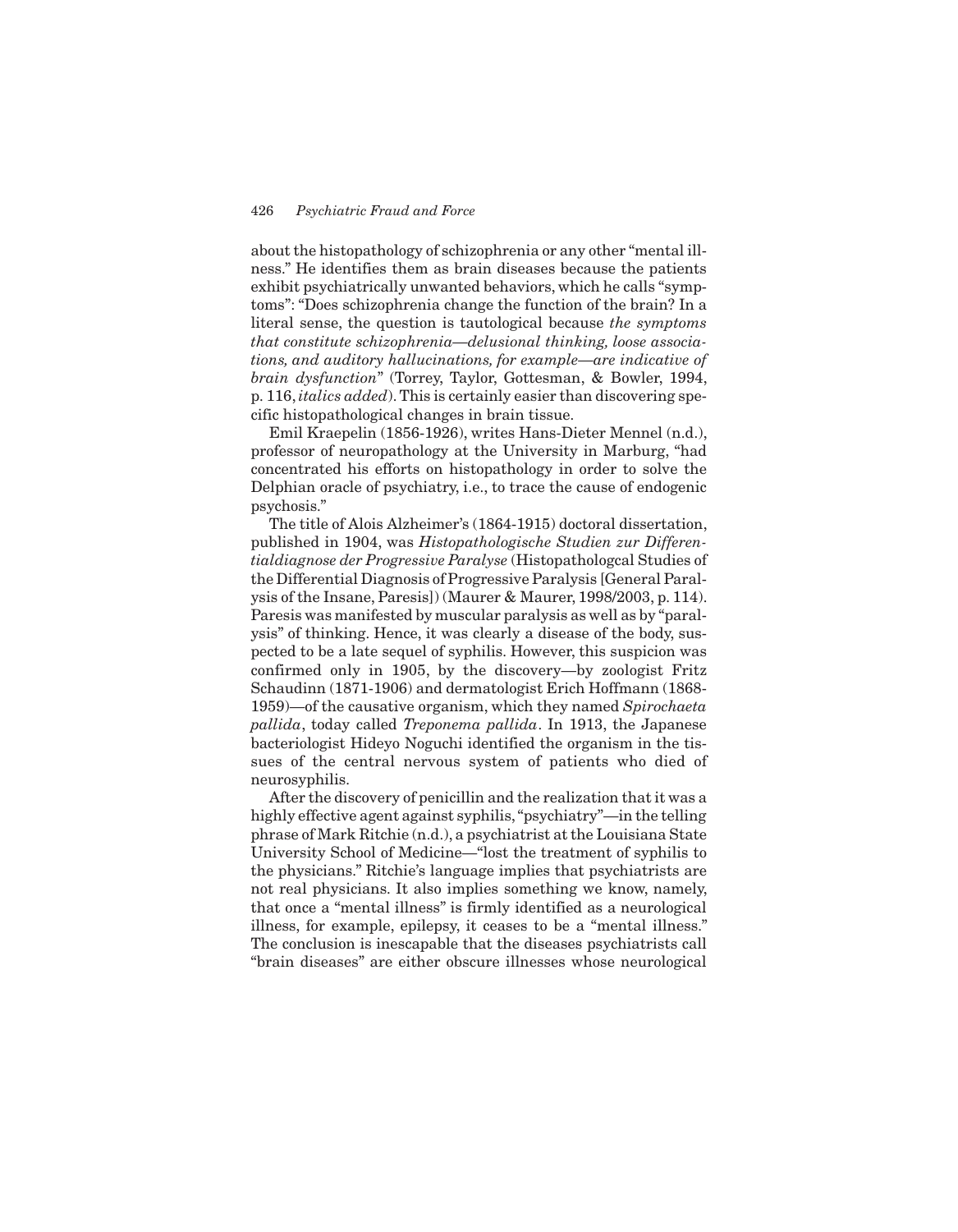nature has not yet been demonstrated or are metaphorical diseases, that is, not diseases at all.

Between the beginning and the end of the 20th century, the very definition of the subject matter of psychiatry and hence its scope became radically transformed—from neuropathology to psychopathology. At the beginning, a scientifically well-trained psychiatrist was a neuropathologist—an expert in the histopathology of the central nervous system. At the end of the century, the same was a psychiatric nosologist and psychopharmacologist—an expert in creating (and uncreating) psychiatric diagnoses,attaching them to all manner of "bad" behaviors, and prescribing so-called psychiatric drugs for persons labeled with such terms.

There may well be things we still do not know about the "severe mental illnesses," but it is certain that whatever remains to be discovered about manic depression and schizophrenia will not be discovered by psychiatrists who, like Torrey, are experts only in deceiving and forcibly drugging psychiatric patients and justifying it as treatment (and suicide and crime prevention).

\*\*\*

Sadly, Torrey has no monopoly on mendacity about "mental illness." A *White House Fact Sheet on Myths and Facts about Mental Illness* (White House Press Office, 1999) declared, "Research in the last decade proves that mental illnesses are diagnosable disorders of the brain."

Either this is false, that is, "mental illnesses" are not brain diseases. Or if it is true, and then virtually everything relating to psychiatry is falsely labeled.

The government states that "mental illnesses" are brain diseases.Why then is the government's multibillion dollar agency and institution called the National Institute of Mental Health? Why isn't it called the National Institute of Brain Health? Why isn't it merged into the National Institute of Neurological Disorders and Stroke? Why do we need two separate institutes devoted to studying brain diseases?

In the 1970s, medical school departments of psychiatry began to rename themselves. The new name they chose was "Department of Psychiatry and Behavioral Science," not "Department of Psychiatry and Brain Science."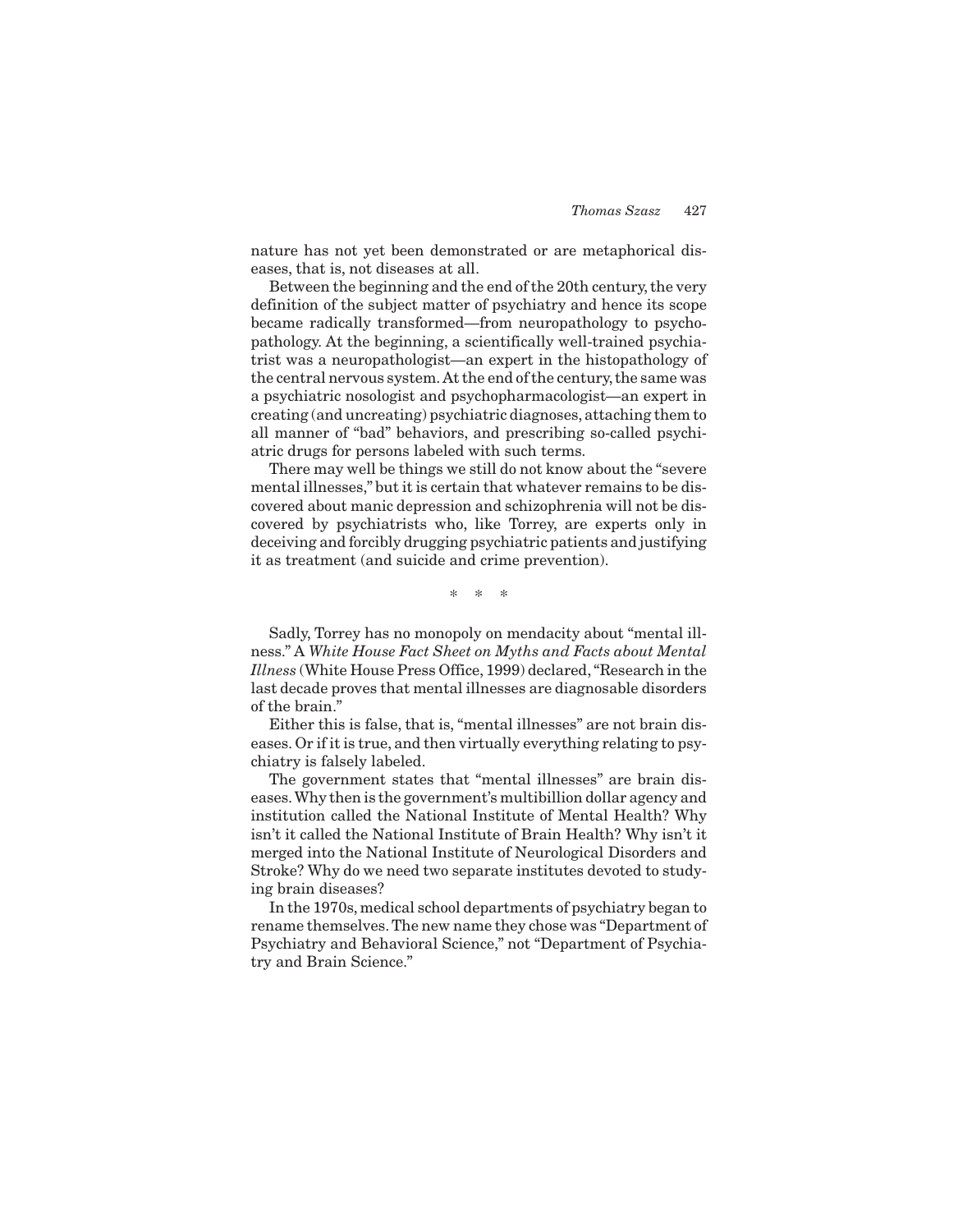The Web site of the Stanley Medical Research Institute, where Torrey is now executive director of research programs, states, "Schizophrenia and bipolar disorder are the major psychiatric disorders in the United States" (http://www.stanleyresearch.org/). Why does the site use the term *psychiatric disorders* rather than "brain diseases" or "neurological diseases"?

The answer to these questions is obvious: because there are two kinds of "brain diseases"—proven or real brain diseases, such as strokes, whose victims are treated by neurologists in regular hospitals, and putative or fake brain diseases, such as schizophrenia, whose victims are treated by psychiatrists in mental hospitals; because there are no "brain health laws" providing for the incarceration of patients with brain diseases, but there are "mental health laws" providing for the incarceration of patients with mental diseases; and because neurologists are satisfied with treating voluntary patients, whereas psychiatrists insist on treating involuntary patients as well (Szasz, 2003).

Torrey longs for a world where he is in charge of mental patients, their treatment, their housing, and the very language in which we talk about all this. He asserts, "Seriously mentally ill [patients] deserve better housing than other people, not worse housing" (Torrey, 1988, p. 211). What kind of housing, in Torrey's opinion, do physically disabled people deserve?

So enamored is Torrey (1988) with pharmacratic power that he advocates coercing not only mental patients but also mental health professionals. He proposes that each state passes a law

requiring each psychiatrist, psychologist, and psychiatric social worker in the state to provide four hours a month of pro bono service to patients with serious mental illnesses. This requirement can be implemented by law as a condition of professional licensure to practice in the state. (p. 207)

Torrey (1988) declares, "Individuals with serious mental illnesses are remarkably treatable" (p. 206). Why, then, is it necessary to coerce them? Because, he says, "approximately half of all people with severe mental disorders have impaired insight" (Torrey, 1997, p. 156). "Impaired insight" is psychiatric justificatory rhetoric.It is not the same as legal incompetence and must not be equated or confused with it. Note that Torrey uses the term *impaired insight* to justify his deciding how the patient should be treated.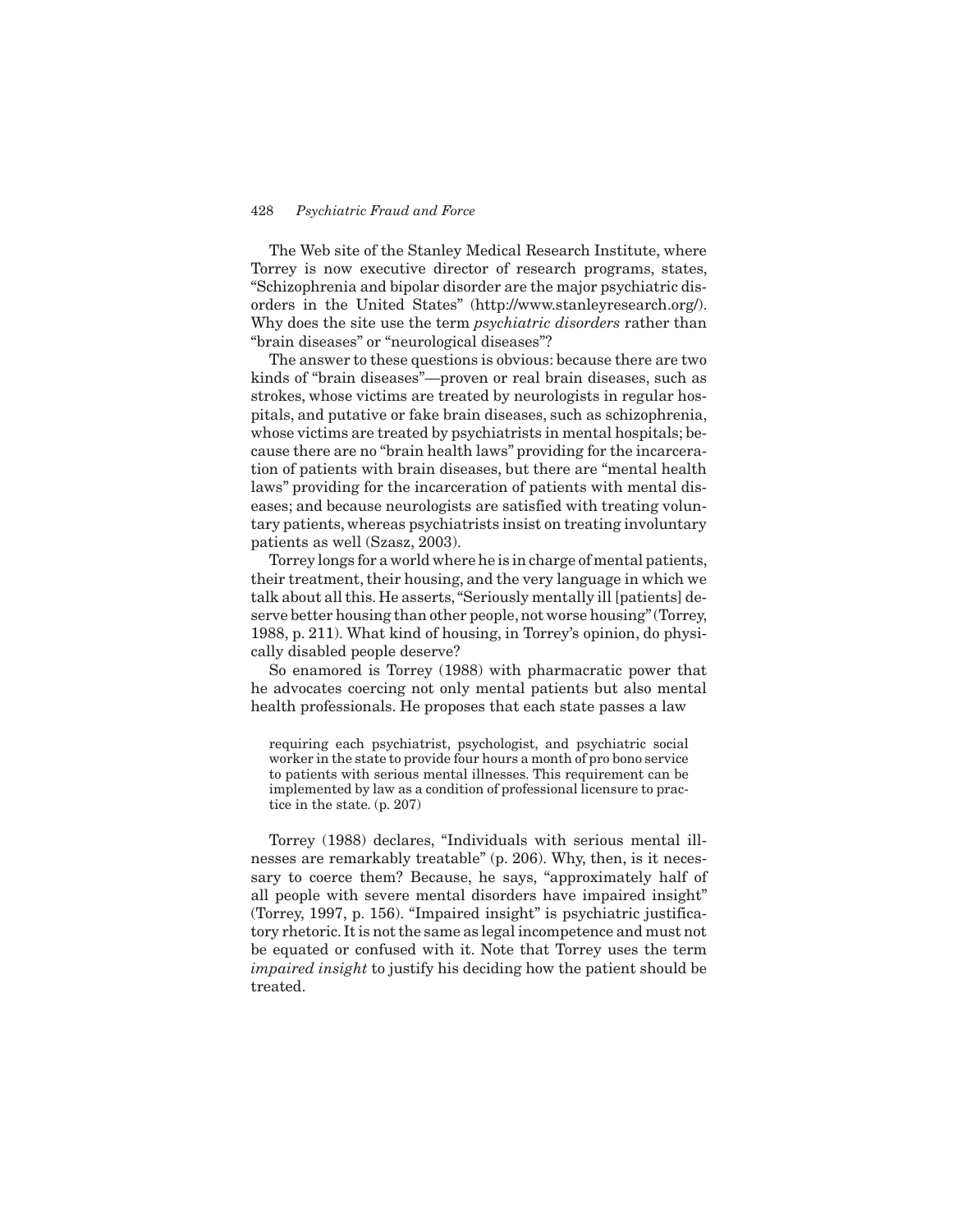There are many other gems in Torrey's oeuvre, but I nominate the following passage from *Nowhere to Go: The Tragic Odyssey of the Homeless Mentally Ill* (Torrey,1988) as his pièce de résistance:

Another step in this direction [destigmatizing mental illness] would be to change the name of all mental health facilities to mental illness facilities. Thus there would be community mental illness centers, mental illness professionals, State Departments of Mental Illness, and a National Institute of Mental Illness. Such semantic changes would go far toward reminding professionals what their first priority should be. The myth of mental illness, carried like an icon through almost three-quarters of a century, would finally be put aside, a pernicious relic of the past. (p. 206)

Torrey contends that serious mental illnesses are brain diseases that need to be destigmatized because they are called mental illnesses. It is a mystery how changing the euphemism "mental health" to the dysphemism "mental illness" would help to accomplish that goal.

Logic and facts go by the board. *Nowhere to Go* was published in 1988. I was born in 1920 and first used the phrase "myth of mental illness" in 1960. That does not stop Torrey from writing that the phrase has been "carried like an icon through almost threequarters of a century."

Torrey cannot make up his mind: He vacillates between ridiculing me as "the Studebaker of American psychiatry" and exaggerating my influence, tracing my malign powers over American lawmakers and psychiatrists to the time when I was minus-7 years old.

# REFERENCES

Carlson, P. (2001, April 9). Thinking outside the box: E. Fuller Torrey has brains. *The Washington Post*, p. C1.

Jaffe, D. J. (2000). *How to prepare for an emergency*. Retrieved from http:// www.nami.org/about/naminyc/coping/911.html

- Kertzer, D. I. (1997). *The kidnapping of Edgardo Mortara*. New York: Knopf.
- Maurer, K., & Maurer, U. (2003). *Alzheimer: The life of a physician and the career of a disease* (N. Levi & A. Burns, Trans.). New York: Columbia University Press. (Original work published 1998)